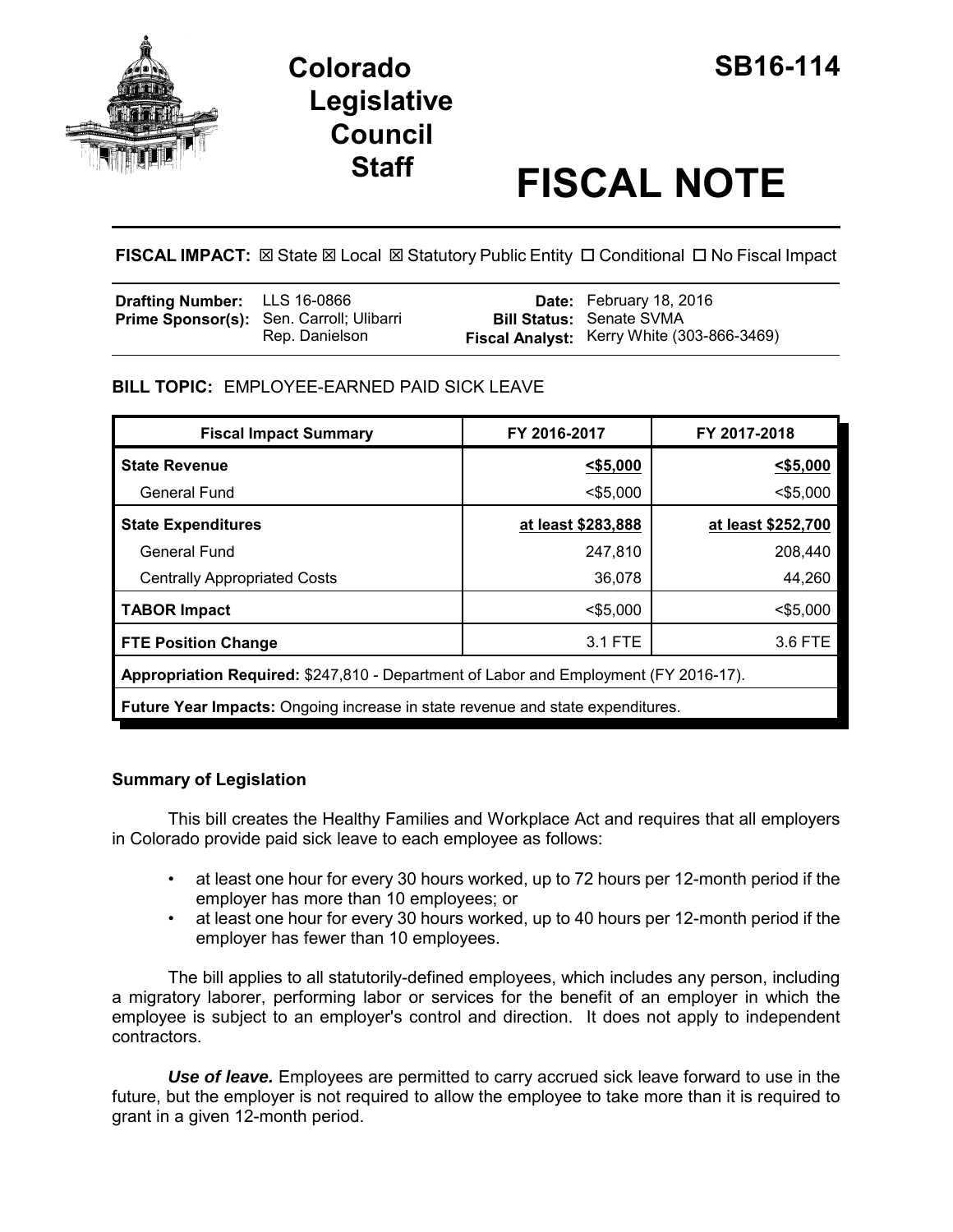February 18, 2016

Paid sick leave may be used for:

- the employee's own health care or that of a member of the employee's family (which is expanded to include another person related by blood, marriage, adoption, foster or legal guardianship; a domestic partner; the spouse of an employees's child, parent, sibling, or grandparent; or any other person living within the same household of the employee for at least six months or who has a close relationship equivalent to that of a family member);
- absences related to specified incidences of domestic abuse, sexual assault, or harassment; or
- when a public official has ordered the closure of the employee's workplace, or the school or child care facility of the employee's child, due to a public health emergency.

Employers are not required to pay out unused sick leave balances. However, if a terminated employee returns to work with the same employer within a 12-month period, that employer is required to reinstate any uncompensated, accrued sick leave balances for that employee.

*Notice.* Employers are required to notify employees of the amount of paid sick leave to which they are entitled and the terms of its use. The Colorado Department of Labor and Employment (CDLE) is required to create and make available posters outlining the paid sick leave policy for use by employers.

*Employee rights and civil actions.* Employees are not required to disclose the details of medical conditions or absences related to abuse. An employer is prohibited from retaliating against any attempt by an employee to exercise his or her rights under the bill or from counting paid sick leave used by an employee as an absence that may to lead to or result in disciplinary action. An employer who willfully violates these requirements is subject to a civil fine not to exceed \$100 per separate violation. Fines are credited to the General Fund.

*Enforcement.* Employers are required to retain records documenting hours worked, paid sick leave accrued and paid sick leave used, for each employee for a five-year period. Employers are to provide reasonable access to records for monitoring by the CDLE. CDLE is provided with rulemaking authority and is given jurisdiction over enforcement of the bill's requirements. Any findings, awards, or orders issued by the CDLE are subject to judicial review.

#### **State Revenue**

Beginning in FY 2016-17, this bill may increase revenue credited to the General Fund as a result of any civil fines. The bill authorizes fines of up to \$100 for an employer that willfully violates the requirements of the bill. Fine revenue is anticipated to be minimal and less than \$5,000 in any fiscal year.

#### **TABOR Impact**

This bill increases state revenue from fines, which will increase the amount of money required to be refunded under TABOR. TABOR refunds are paid out of the General Fund.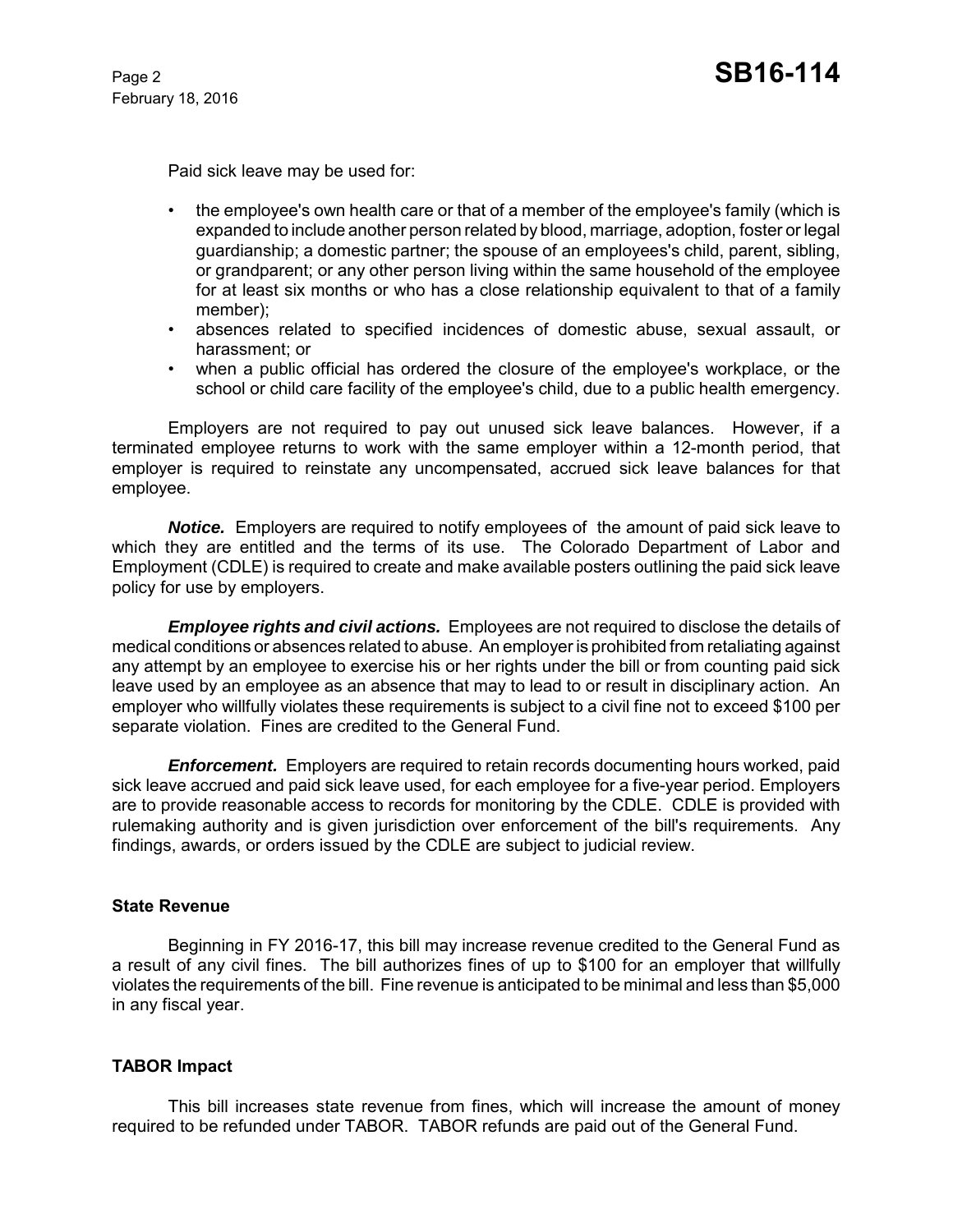#### **State Expenditures**

**This bill increases state General Fund expenditures by at least \$283,888 and 3.1 FTE in FY 2016-17 and by at least \$252,700 and 3.6 FTE in FY 2017-18 and future years.** Table 1 and the discussion that follows describe the costs of the bill.

| Table 1. Expenditures Under SB16-114               |            |            |  |  |  |  |
|----------------------------------------------------|------------|------------|--|--|--|--|
| <b>Cost Components</b>                             | FY 2016-17 | FY 2017-18 |  |  |  |  |
| <b>Personal Services</b>                           | \$149,986  | \$180,873  |  |  |  |  |
| <b>FTE</b>                                         | 3.1 FTE    | 3.6 FTE    |  |  |  |  |
| <b>Operating Expenses and Capital Outlay Costs</b> | 21,860     | 3,325      |  |  |  |  |
| <b>Legal Services</b>                              | 38,004     | 18,242     |  |  |  |  |
| <b>Computer Programming</b>                        | 32,960     | 0          |  |  |  |  |
| <b>Printing and Postage</b>                        | 5,000      | 6,000      |  |  |  |  |
| Centrally Appropriated Costs*                      | 36,078     | 44,260     |  |  |  |  |
| <b>TOTAL</b>                                       | \$283,888  | \$252,700  |  |  |  |  |

*\* Centrally appropriated costs are not included in the bill's appropriation.*

*Colorado Department of Labor and Employment.* Costs assume at least 1,600 complaints and inquiries will be filed, requiring 3.0 FTE compliance investigator staff and 0.5 FTE administrative staff. Staff will analyze and investigate complaints, conduct field investigations and monitor employers, examine records, draft legal documents, and process fines for violations. Rulemaking and other legal services costs will be required to resolve disputes and address any cases that are appealed to the district court. This is anticipated to require 400 hours of legal services in FY 2016-17 and 192 hours in FY 2017-18 and future years. One-time computer system changes are required in FY 2016-17 to update the eComp computer system in order to track and maintain data on requests related to sick leave policies. Printing and postage costs will be incurred to prepare employer posters, as required under the bill.

This analysis assumes that should the volume or complexity of cases exceed the estimate provided in this fiscal note, the CDLE will request additional appropriations through the annual budget process.

*Centrally appropriated costs.* Pursuant to a Joint Budget Committee policy, certain costs associated with this bill are addressed through the annual budget process and centrally appropriated in the Long Bill or supplemental appropriations bills, rather than in this bill. The centrally appropriated costs subject to this policy are estimated in the fiscal note for informational purposes and summarized in Table 2.

| Table 2. Centrally Appropriated Costs Under SB16-114                 |            |            |  |  |  |
|----------------------------------------------------------------------|------------|------------|--|--|--|
| <b>Cost Components</b>                                               | FY 2016-17 | FY 2017-18 |  |  |  |
| Employee Insurance (Health, Life, Dental, and Short-term Disability) | \$23,243   | \$28,053   |  |  |  |
| Supplemental Employee Retirement Payments                            | 12,835     | 16,207     |  |  |  |
| <b>TOTAL</b>                                                         | \$36,078   | \$44,260   |  |  |  |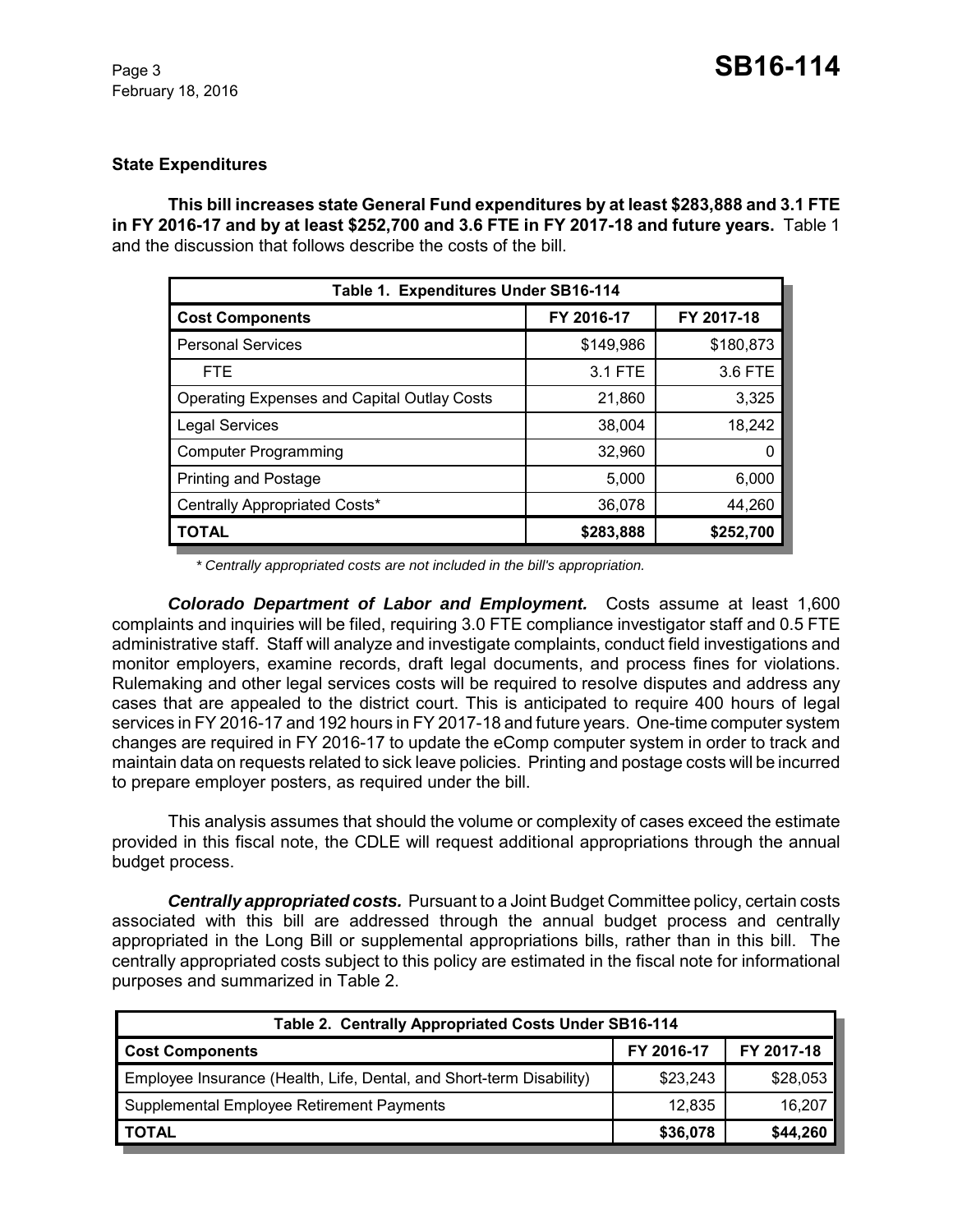February 18, 2016

*Department of Law.* The Department of Law is expected to assist with rulemaking and other legal services for an estimated 400 hours in FY 2016-17 and 192 hours in FY 2017-18 and future years. These costs are shown in the CDLE and will be reappropriated to the Department of Law. The Department of Law also requires 0.2 FTE in FY 2016-17 and 0.1 FTE in FY 2017-18 and future years.

*Judicial Department.* This bill is expected to increase workload in district courts to provide judicial review of cases decided by the CDLE. This workload increase is anticipated to be minimal and will not require an increase in appropriations.

**Other state agencies.** Other state agencies may incur several costs related to this bill, including use of sick leave, records retention, seasonal and temporary employees, leave tracking system updates, and sick leave accruals by part-time employees.

*Use of sick leave.* As compared to current policy, the bill expands the reasons for which sick leave may be used. To the extent that absences require the hiring of temporary personnel or other employees are granted overtime to cover missed shifts, costs will increase. This increase is expect to vary by state agency (and may be higher in certain agencies such as the Department of Corrections, which has facilities that are required to be staffed 24-hours a day) and has not been estimated. Another possibility is that employees are currently using vacation leave for reasons which will shift to sick leave under SB16-114. As vacation leave balances, within certain caps, are payable to employees who terminate their employment with the state, the net effect of SB16-114 may be to increase the amount payable to employees who leave state employment. The fiscal note assumes affected agencies will request additional appropriations as needed through the annual budget process.

*Records retention.* The bill requires employers retain all sick leave records for five years, compared to the current three year requirement. This is expected to increase costs for record retention by a minimal amount. However, as medical records are retained for six years under current policy and will now only be required to be kept for five years, a decrease in costs may partially or fully offset the increase related to leave records.

*Seasonal and temporary employees.* The bill makes paid sick leave available to seasonal and temporary employees, who are currently ineligible under state leave policies. The impact of this is indeterminate, but has the potential to be significant in certain entities, such as within institutions of higher education and the Department of Natural Resources (DNR). For example, the University of Colorado identified potential costs ranging from \$900,000 to \$1.7 million, assuming that all paid sick leave granted is taken and that labor is replaced with another employee making the same hourly wage. Similarly, the DNR identified that it could incur costs of up to \$381,522, primarily within the Division of Parks and Wildlife.

*Leave tracking systems.* There is no centralized leave tracking system in the state. As such, some or all agencies may incur costs to update computer systems to ensure that leave accruals are performed in accordance with SB16-114 and that any prior leave balances are reinstated for employees returning within 12 months. This analysis assumes that affected agencies that cannot accommodate programming needs within existing appropriations will request them through the annual budget process.

*Sick leave accruals by part-time employees.* For certain part-time employees, current leave accruals may be less than those required by the bill. This analysis assumes that this will increase workload to update leave accrual calculations and, to the extent that granting additional paid sick